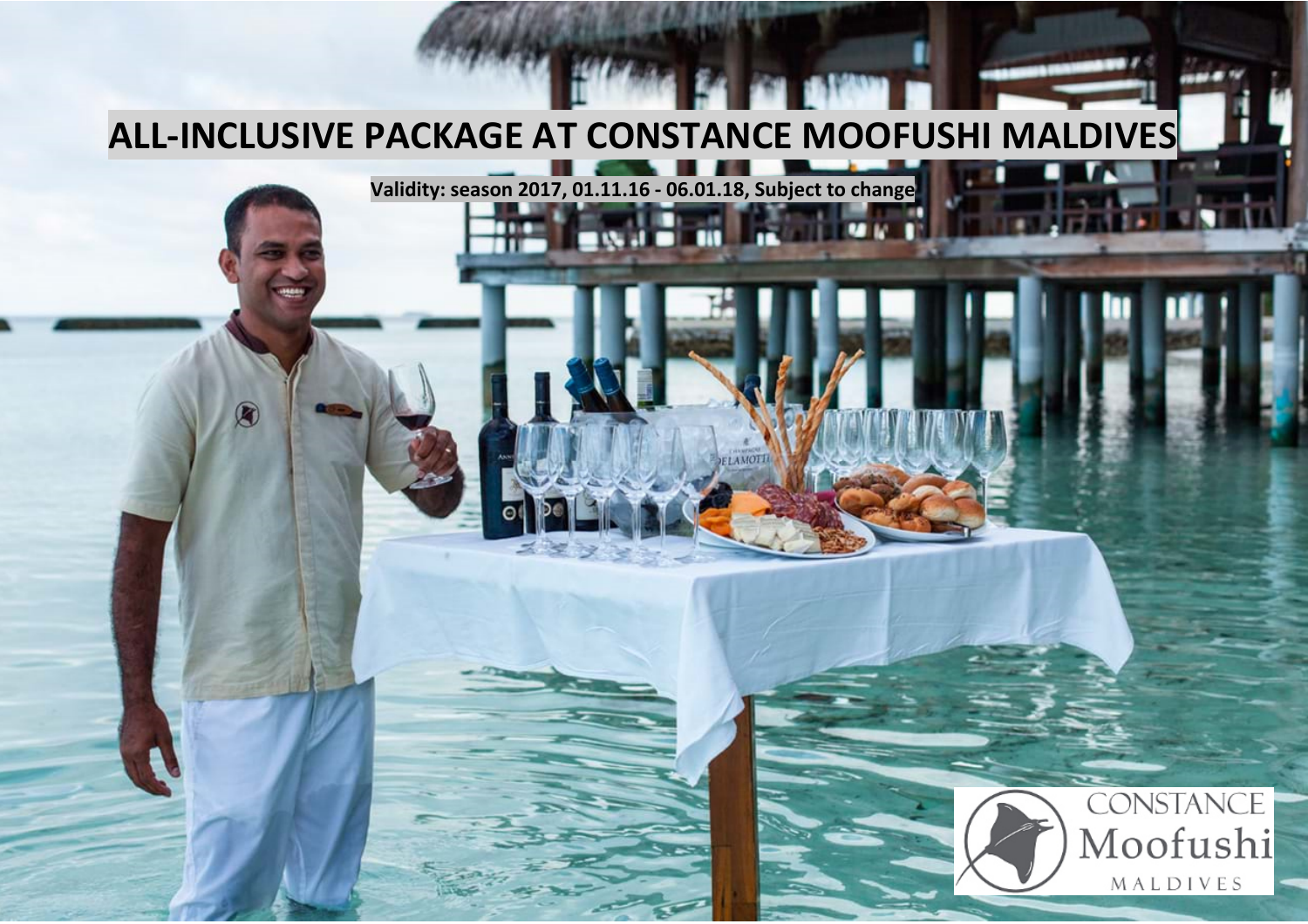

## **All-inclusive package will start upon arrival at the resort and will finish with lunch on day of departure and includes:**

Large Variety of Super Premium branded spirits and International Beers, our main bar remaining open until late 00h30.

Large selection of fresh drinks, soft drinks, mineral water including our own produced mineral water.

Unlimited access to cocktails & Constance signature drinks menu.

International Wine list inclusive of wines from around the world (France, Italy and the New World). Many wines directly imported from small wineries.

Mini-bar stocked with selected red & white wine, beers, soft drinks, Moofushi water and snacks. Mini bar refilled once daily.

All meals (breakfast, lunch and dinner) in our Manta restaurant with daily themed buffet menus. Lunch is also available at Totem Bar (with a la carte menu).

One A la carte dinner once per stay of 7 nights at our Alizée Beach Grill Restaurant. (Wine and Beverages included as per the All Inclusive package)

Afternoon tea served at Totem Bar from 16h00 – 18h00.

A complimentary cake for Birthday and Wedding Anniversary (when known in advance).

Cigarettes available from each bar by piece, served individually from the Humidor.

Snorkeling equipment for each guest at the boat house.

One boat excursion once per stay of 7 nights to be selected from the available scheduled activities though Bluetribe excursion center.

Guided snorkeling excursions (from the beach) to book 24h before through Bluetribe Excursion Center (timings for the beach snorkeling may change day to day)

Complimentary on demand movies available on our Mac mini system.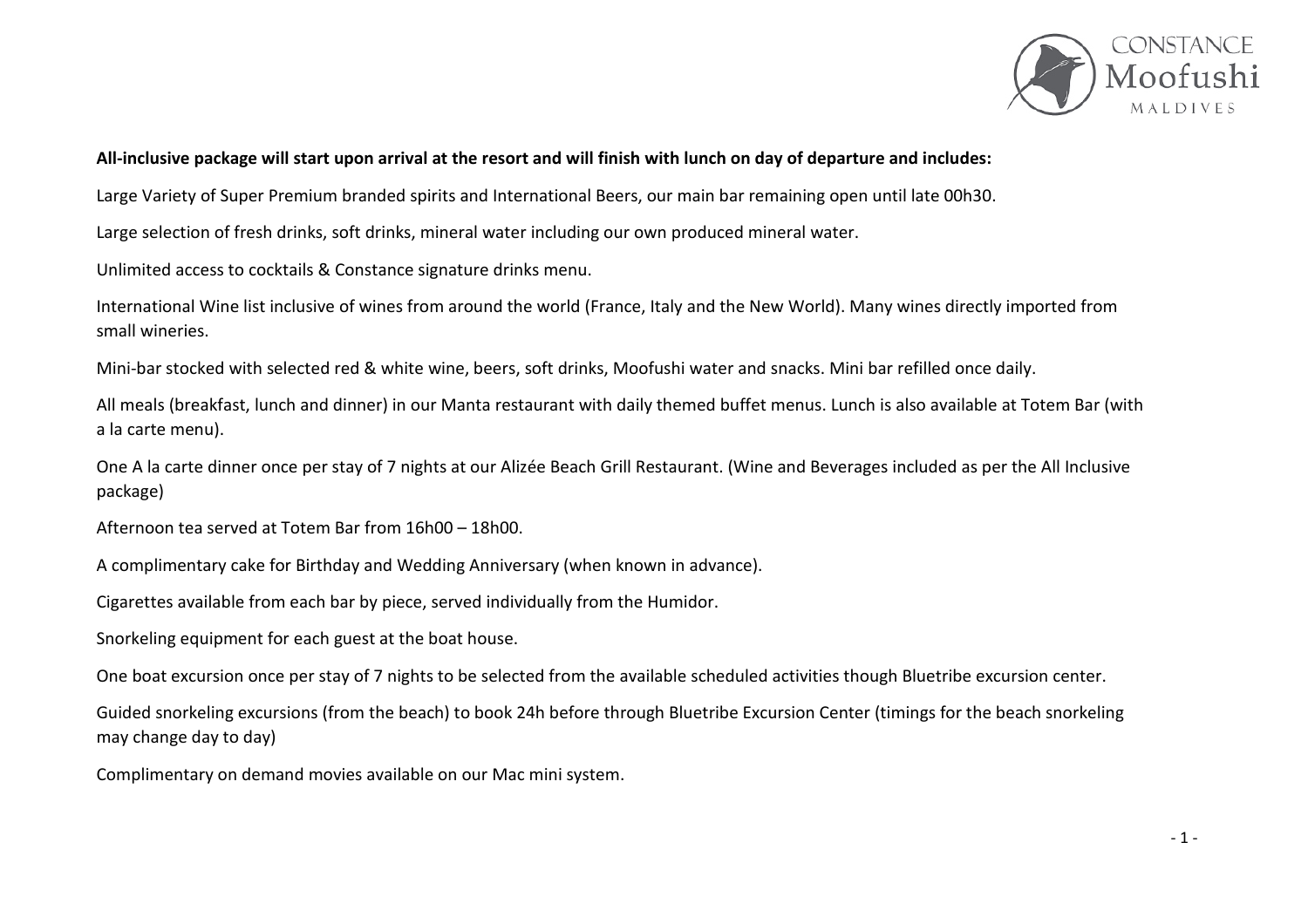

Play Station 3 available on request for children.

IPod docking stations (played through the television system) available upon request.

Fitness center, all indoor games, all non-motorized water-sports (excluding Catamaran).

Entertainment (by professional DJ) every evening in our main bar, except every Sundays.

"Bodu Meru" Maldivian evening once per week.

Management cocktail once per week.

Personal greeting & escorted transfer to the private Constance Hotels & Resorts seaplane lounge by private bus.

Complimentary snacks / Beverages / Internet access available whilst waiting for your seaplane.

Before any activity or before the use of any Water Sports facility, guests will receive a detailed briefing from the Bluetribe Team regarding 'Water, health & safety'

Regular presentation from the water sports team

Complimentary high-speed Wi-Fi at the Manta Bar, Totem Bar, Entertainment Lounge & Hospitality Lounge, Pool area and all Guest Villas.

Nespresso Coffee machine in Senior Water Villas.

Check-in formalities done at the Airport Lounge prior to arriving at the resort.

Complimentary access to Resort Hospitality Lounge with showers, snacks and relaxation area available for early arrivals and late departures.

One 'Introduction to scuba diving' in the swimming pool during stay to be booked through Bluetribe Diving Center

Weekly presentation about Natural Surroundings of Moofushi.